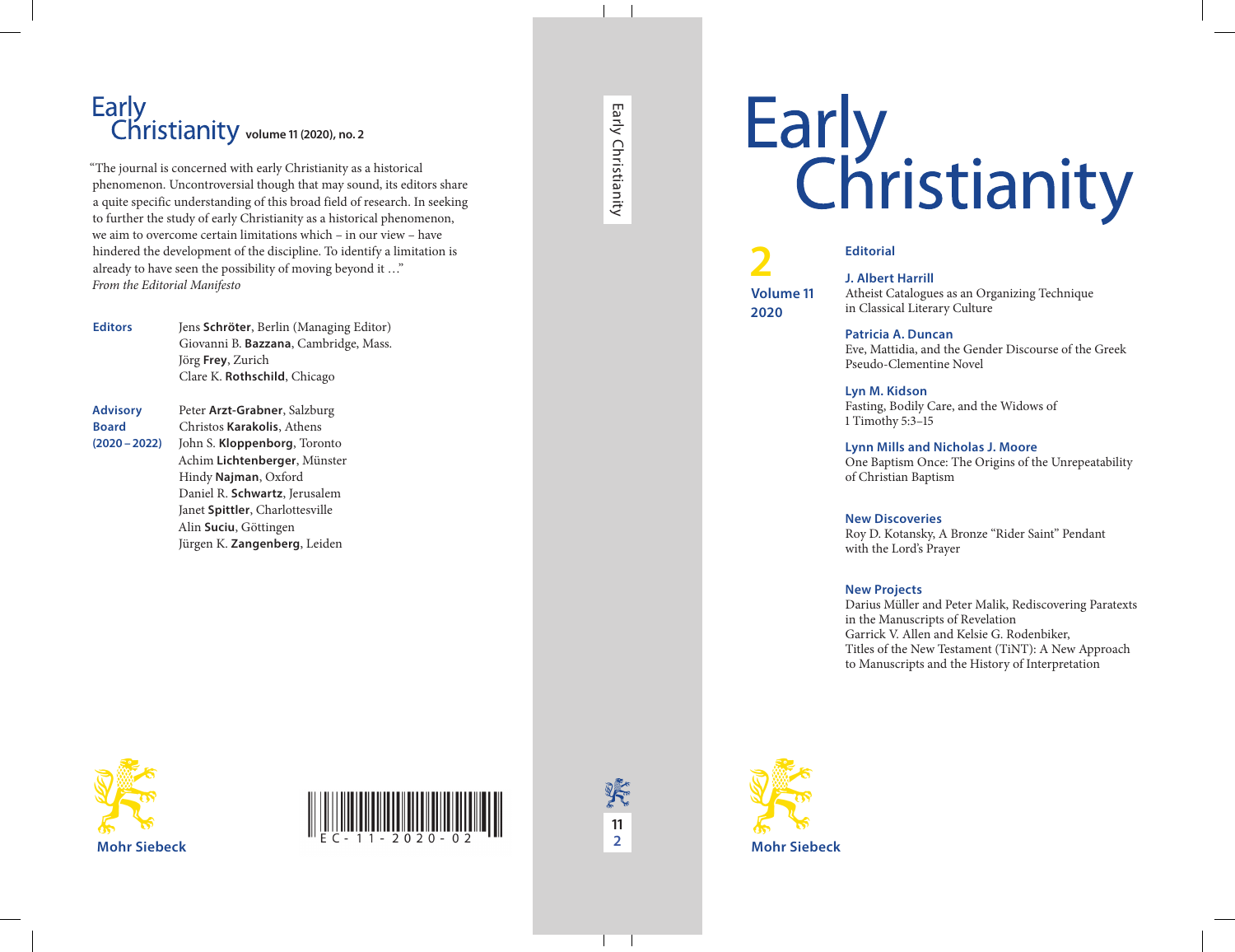# Table of Contents

Editorial 147–148

J. Albert Harrill Atheist Catalogues as an Organizing Technique in Classical Literary Culture 149–170

Patricia A. Duncan Eve, Mattidia, and the Gender Discourse of the Greek Pseudo-Clementine Novel 171–190

Lyn M. Kidson Fasting, Bodily Care, and the Widows of 1 Timothy 5:3–15 191–205

Lynn Mills and Nicholas J. Moore One Baptism Once: The Origins of the Unrepeatability of Christian Baptism 206–226

New Discoveries Roy D. Kotansky, A Bronze "Rider Saint" Pendant with the Lord's Prayer 229–243

## New Projects

Darius Müller and Peter Malik, Rediscovering Paratexts in the Manuscripts of Revelation 247–264 Garrick V. Allen and Kelsie G. Rodenbiker, Titles of the New Testament (TiNT): A New Approach to Manuscripts and the History of Interpretation 265–280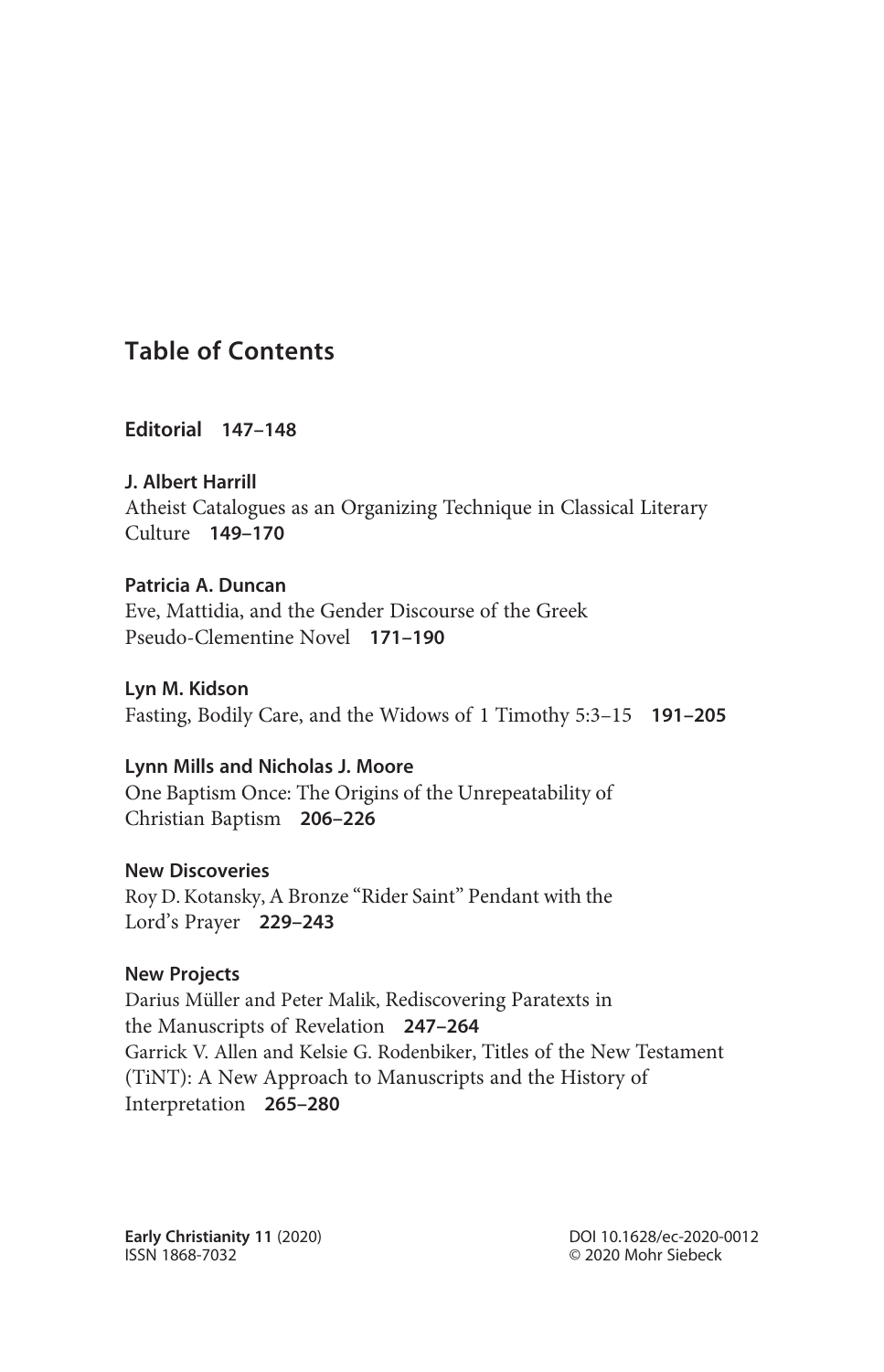### Garrick V. Allen and Kelsie G. Rodenbiker

# Titles of the New Testament (TiNT)

#### A New Approach to Manuscripts and the History of Interpretation

The primary goal of the project"Titles of the New Testament"(TiNT) is to aggregate and analyze a rich body of information embedded within the manuscripts of the Greek New Testament that is not readily available to scholars who engage the tradition through the medium of the critical edition: the title in all its forms.<sup>1</sup> Although structures exist within the titular tradition, titles are not stable entities. Their variance in wording, form, and aesthetics provides substantial and unexplored data for important disciplinary questions, and analyzing titles helps us to create new contexts for interpreting the New Testament based on its own manuscripts and to supplement modes of editorial praxis that focus exclusively on reconstructing an "original" text, pointing to the critical value of manuscripts beyond their contributions to text-critical reconstruction.

TiNT brings manuscripts to the center of scholarly engagement by asking new questions of old artefacts, focusing on a ubiquitous and flexible set of features that influence interpretation and reflect ongoing engagement with the tradition. Cognitive scientific research has demonstrated that entitling – be it of literature or visual art – influences perceptions of the work,<sup>2</sup> and New Testament scholars continue to engage the title as a res-

Early Christianity 11 (2020), 265–280 ISSN 1868-7032

DOI 10.1628/ec-2020-0019 © 2020 Mohr Siebeck

<sup>1</sup> The TiNT project received funding in 2019 from European Research Council (ERC) under the European Union's Horizon 2020 research and innovation programme (grant agreement No. 847428). The project will run for 60 months from 1 September 2020. The team is currently comprised of Garrick Allen (principal investigator) and Kelsie Rodenbiker (post-doctoral researcher), in partnership with the ADAPT Centre in Dublin. Another post-doctoral researcher and two PhD students will join the team in September 2021.

<sup>2</sup> E.g., M.B. Franklin, "'Museum of the Mind': An Inquiry into the Titling of Artworks," Metaphor and Symbolic Activity 3.3 (1988), 157–174; M.B. Franklin, R.C. Becklen, and C.L. Doyle, "The Influence of Titles on How Paintings Are Seen," Leonardo 26.2 (1993), 103–108; H. Leder, C.-C. Carbon, and A.-L. Ripsas, "Entitling Art: Influence of Title Information on Understanding and Appreciation of Paintings," Acta Psychologica 121 (2006), 176–198; G. Maiorino, First Pages: A Poetics of Titles (University Park, Pa.: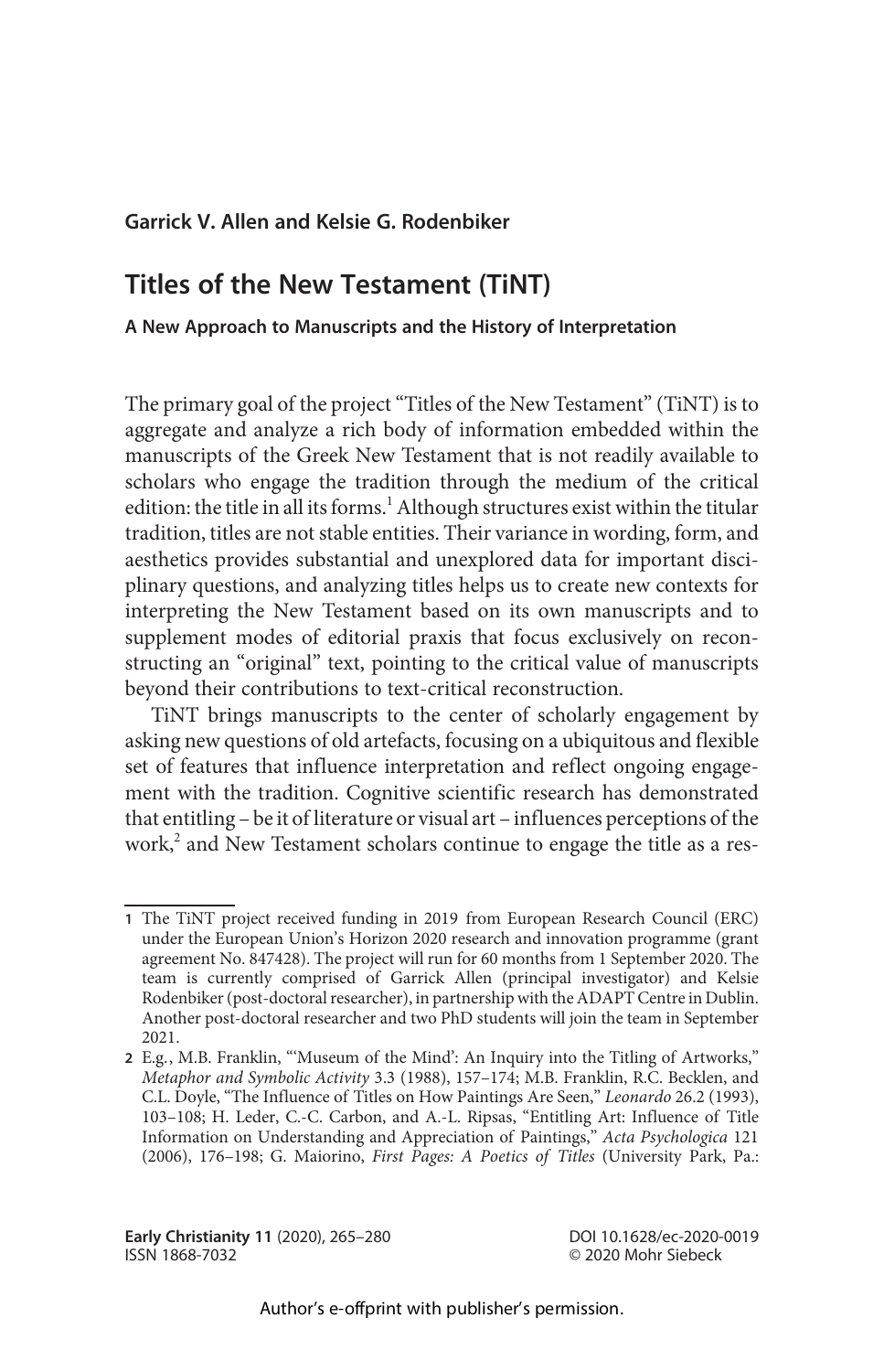ervoir of reception or as a part of larger paratextual systems.<sup>3</sup> This project takes this trend to its logical conclusion, attempting (at least initially) to digitally edit and aggregate every form of every title in every non-lectionary manuscripts in the *Kurzgefaßte Liste* (ca. 3,500 manuscripts), creating a searchable dataset that can be used to engage a range of questions central to the discipline.

# 1 What Is a Title?

A title is one of those supposedly self-explanatory features that is nonetheless difficult to define with precision. For this project, we define titles as descriptive, summative, or explanatory formulations that are graphically distinct from the main text of work, set off by positioning, differences in script, artistic emphasis, ink color, or other features. Titles may appear at the beginning or end of a work, and also within works, entitling textual segments or appearing as running titles. For example, each of the 72 kephalaia of the late antique Andrew of Caesarea commentary of the book of Revelation are entitled, and each keys readers to perceive these textual segments in particular ways. Titles are omnipresent components to every non-fragmentary manuscript, and the morphology of the title in the New Testament is complex.

In addition to the fact that the texts of particular titular forms are not stable,<sup>4</sup> there are at least seven basic titular forms that constitute the evidence for the project. Most obviously, the project analyzes the text and positioning of the (1) inscription (titulus initialis) and (2) subscription (titulus finalis) of each work in a codex. These forms delineate works in a

Pennsylvania State University Press, 2008); L.H. Hoek, La marque du titre (Berlin: de Gruyter, 1981).

<sup>3</sup> E.g., M. Hengel, Die Evangelienüberschriften (Heidelberg: Universitätsverlag, 1984); S. Gathercole,"The Titles of the Gospels in the Earliest New Testament Manuscripts," ZNW 104 (2013), 33–76; M. Wallraff and P. Andrist, "Paratexts of the Bible: A New Research Project on Greek Textual Transmission," EC 6 (2015), 237–243. See also P. Buzi, "Titoli e colofoni: Riflessioni sugli elementi paratestuali dei manoscritti copti saidici," in Colofoni Armeni a Confronto, ed. A. Sirinian, P. Buzi, and G. Shurgaia (Rome: Pontifical Institute, 2016), 203–217.

<sup>4</sup> The book of Revelation, for example, has 53 different titles that create 44 unique English glosses. See G.V. Allen, "Paratexts and the Reception History of the Apocalypse," JTS 70 (2019), 600–632; id., Manuscripts of the Book of Revelation: New Philology, Paratexts, Reception (Oxford: Oxford University Press, 2020). See also the variety of inscription and subscription titles aggregated in the ECM editions of the Catholic Epistles and Acts, a quantity that far exceeds those available in the Nestle-Aland hand editions.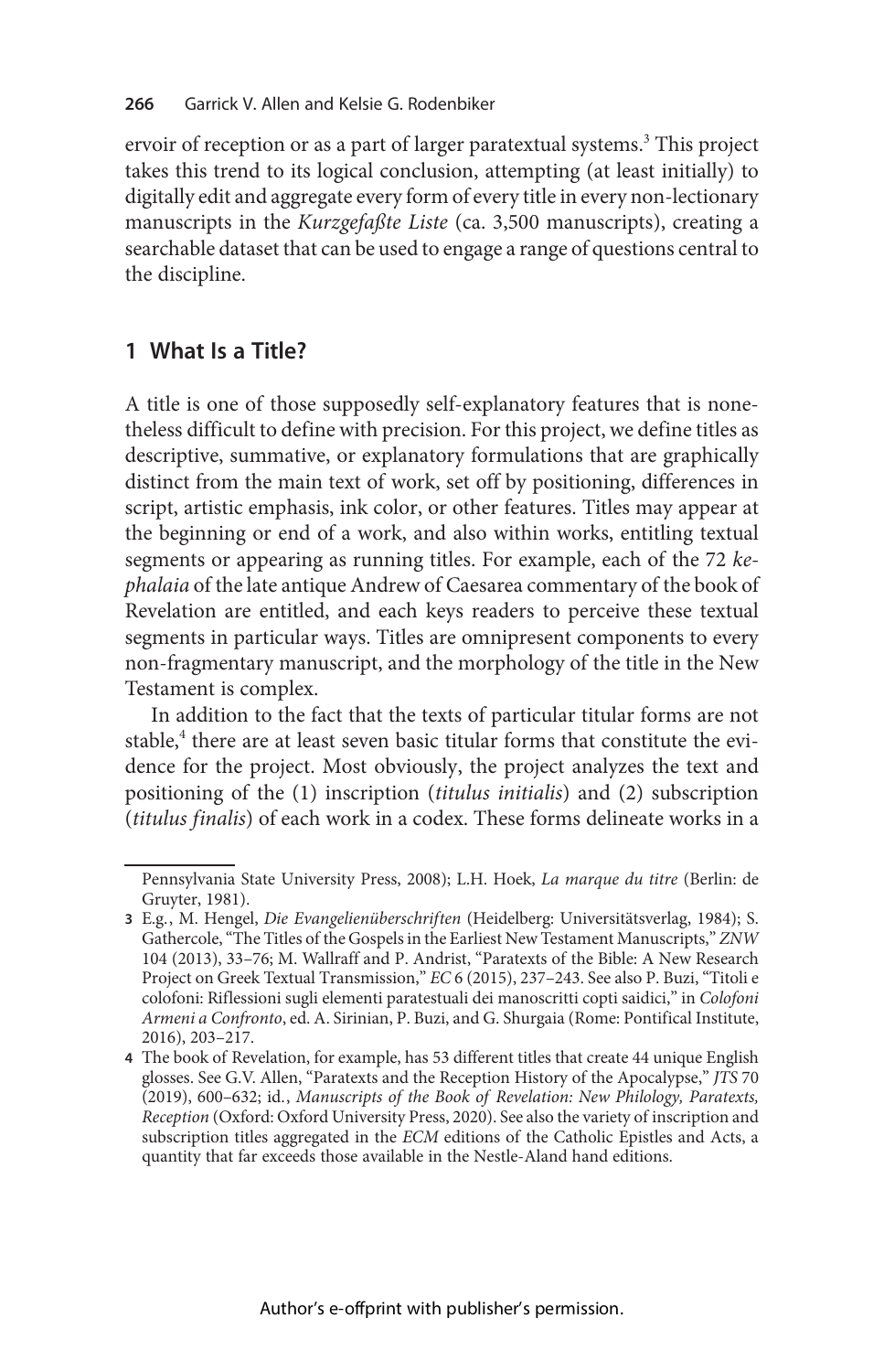single manuscript and provide interpretive information on its content, author, and date of composition, among others. Cataloguing these forms also creates a basic enumerative bibliography of the works within a codex. (3) Running titles also appear, usually in the upper margin of a folio of medieval and early modern manuscripts (less frequently in earlier Greek exemplars).<sup>5</sup> Another important titular tradition that has not yet been analyzed with consistent rigor is (4) tables of contents.<sup>6</sup> This refers not only to any title that identifies the table as such, but also to the titles enumerated therein. Each New Testament work has its own kephalaia-titloi tradition that offers insight into perception of the significance of particular text segments. Cataloguing the titles of textual segments in tables of contents is also important because these titles re-appear within the text space of some manuscripts. These (5) intertitles directly impinge on reading processes, including textual segmentation and perceptions of content. The titles for the various (6) prologues, prefaces, tables, epigrams, lexica, and summaries also inform the project's objectives. Their titular profiles have never been systematically examined on this scale (nor have many of their texts), which is surprising since these works are ingrained facets of transmission. These items are structurally significant for understanding the rhetoric of a codex and provide evidence for the sociology of a manuscript's transmission. Finally, (7) commentary titles – the particular titular formulations of particular commentary traditions – are also embedded aspects of a large quantity of New Testament manuscripts. Very few manuscripts will preserve all varieties of the title, but every non-fragmentary witness will preserve at least one form, providing a basis of analysis that is common to the corpus as a whole.

We should note that there remains some debate in biblical studies regarding the scope or boundaries of the title. For example, the ParaTexBib project led by Martin Wallraff in Munich distinguishes between a final title

<sup>5</sup> E.g., Codex Bezae. See D.C. Parker, Codex Bezae: An Early Christian Manuscript and Its Text (Cambridge: Cambridge University Press, 1992), 13–23.

<sup>6</sup> One table of contents, the stichometry inserted into the sixth-century Codex Claromontanus (GA 06), has traditionally been dated to thefourth century and used as evidence for a NewTestament collection like the one that became canonical. E.g., B.M.Metzger, The Canon of the New Testament: Its Origin, Development and Significance (Oxford: Oxford University Press, 1997), 230, 310 n. 9; E.L. Gallagher and J.D. Meade, The Biblical Canon Lists from Early Christianity (Oxford: Oxford University Press, 2018), 183–186. However, the list (most likely mistakenly) omits Philippians, 1–2 Thessalonians, and Hebrews, and the later addition of six obeli alongside Judith, 1 Peter, and four now-extracanonical texts, indicates that the original list also included Barnabas, the Shepherd, the Acts of Paul, and the Revelation of Peter. The table of contents in Claromontanus provides evidence for important disciplinary questions like the development of canonical ideologies.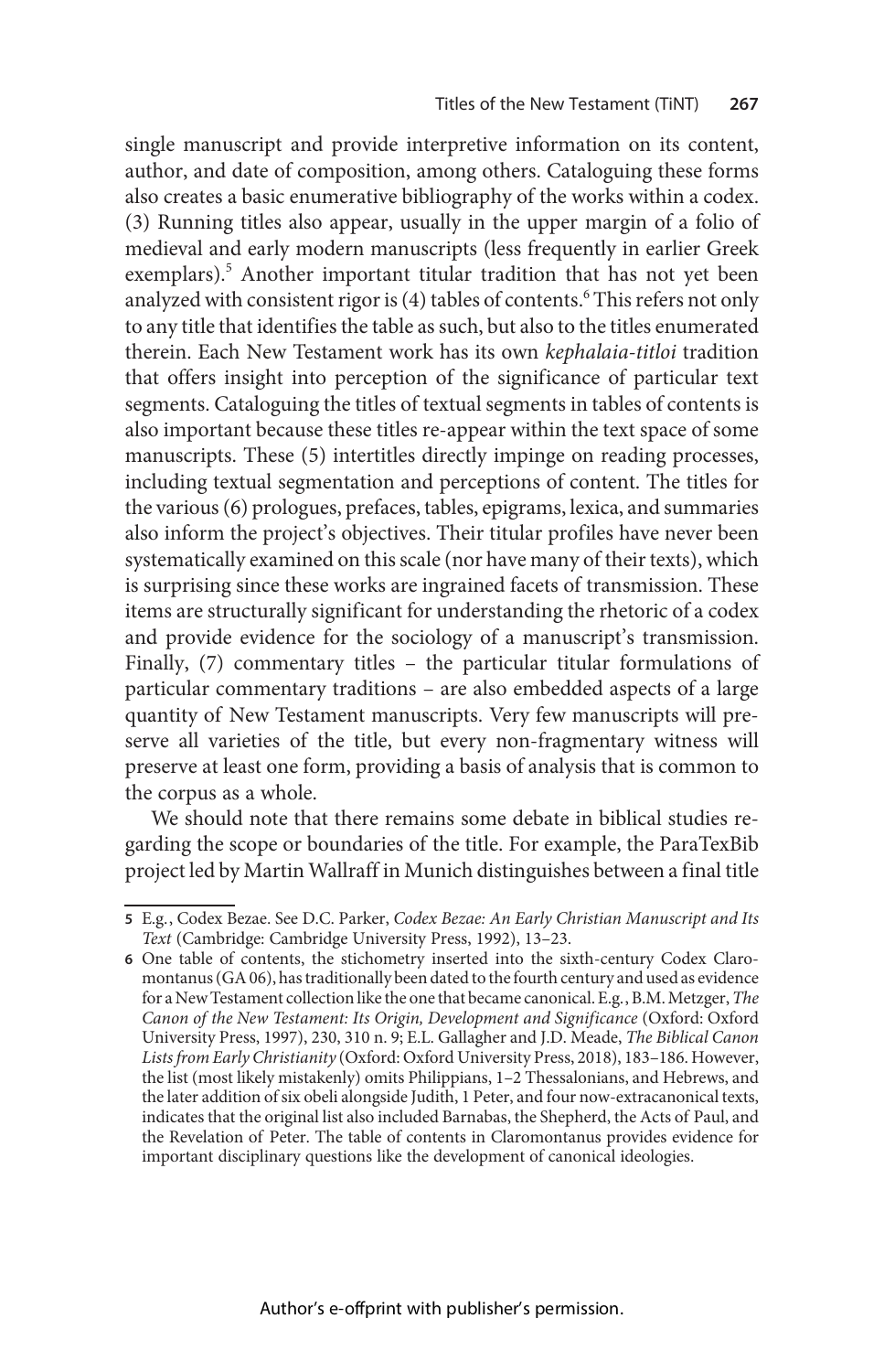histpag.  $\overline{\text{ow}}$ ara $\overline{\text{w}}$ WERPLI  $0110 -$ 00 8888888898888888888

Fig. 1: CBL W 139 (GA 2604), 119v (© Trustees of the Chester Beatty Library, Dublin)

(titulus finalis) and a subscription (subscriptio), a formulation that provides further contextual information about the work or its author even if it is often juxtaposed to titular formulations. This choice is influenced by the syntactic codicological focus of the project and its use of the Pinakes database.<sup>7</sup> A good example of this distinction is found at the end of Mark in CBL W 139 (GA 2604), an early-twelfth-century Gospel codex at the Chester Beatty in Dublin (see fig. 1):

τελος του κατα ματθαιον ευαγγελιου

εξεδοθ(η) εν ιλημ φωνη τη εβραιδι

συνεγραφη το κατα ματθαιον ευαγγελιστη μετα χρονους οκτω της χυ αναληψεως

End of the Gospel according to Matthew Published in Jerusalem in the Hebrew languages Written by Matthew the Evangelist eight years after Christ's Assumption

Although this formulation includes three distinct phrases (and a stichoi notation) set apart from one another by the use of dividing lines of non-

<sup>7</sup> See https://pinakes.irht.cnrs.fr/. On syntactic codicology, see P. Andrist et al., La syntaxe du codex: Essai de codicologie structural (Turnhout: Brepols, 2013).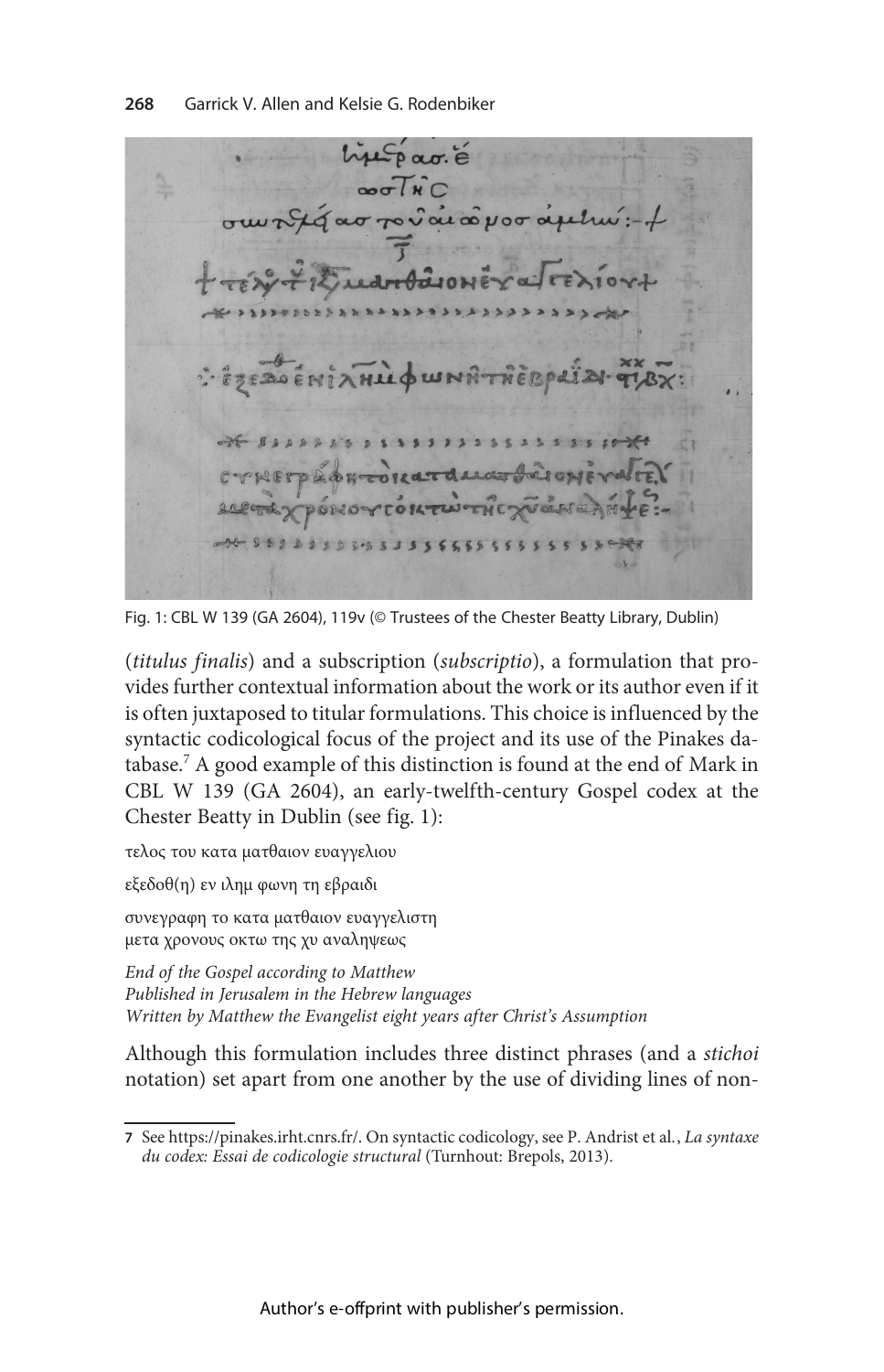alphabetic glyphs, the TiNT project will treat all of this information as part of the title. In a technical sense, the title here is "(end of) the Gospel according to Matthew" because this phrase functions as the label for the entire work. However, the aesthetics of the following contextual information are identical (gold script), creating a visually coherent textual unit. The content of this unit is also coherent because each part focuses on identifying an author and the context of literary production. While it may be better to distinguish between the first line of this formulation as the titulus finalis and the following material as a kind of subscription for some research questions, especially when codicological questions are in the foreground, it is more important for the questions of the TiNT project to take all of this information as elaborations on the title and the authorial identity that it articulates. There is further work to be done on the terminology used in New Testament studies to describe its complicated titular traditions, but TiNT takes a maximalist view of the scope of titular formulations, influenced both by the aesthetics and content of the formulation.

Titles represent an underexplored and valuable source of data that directly impact reading experiences. The textual, spatial, and artistic aspects of titles are essential components of the ways that literature signifies because titles are persistent features that provide information pertaining to past perceptions of the context, purpose, authorship, date, and location of composition for New Testament works, among other features. The omnipresence of titles in this tradition has been equaled only by its critical neglect. Bruce Metzger famously referred to New Testament titles as "misinformation" because they challenge consensuses on key critical issues, and because the NewTestament has been (in some quarters) viewed as a timeless text free from paratextual interference.<sup>8</sup> Instead of viewing titles and their information as the "misinformation" of fallible tradents, titles are the genuine products of real interpretive engagement. They are avenues to comprehending the ways that real communities interpreted and contextualized their sacred texts; they reveal synchronic information on the structure, enumerative bibliography, potential reading pathways, and reception of literary works in a single artefact, as well as diachronic information that can be used to trace developments in titular apparatuses within the corpus across time. Working with titles lays bare the fallacy that literary works are only immaterial texts to be reconstructed, emphasizing instead the idea of a work as a negotiation between material, paratext, and text

<sup>8</sup> B.M. Metzger, Manuscripts of the Greek Bible: An Introduction to Paleography (Oxford: Oxford University Press, 1981), 40; id., Canon (see n. 6), 301–304.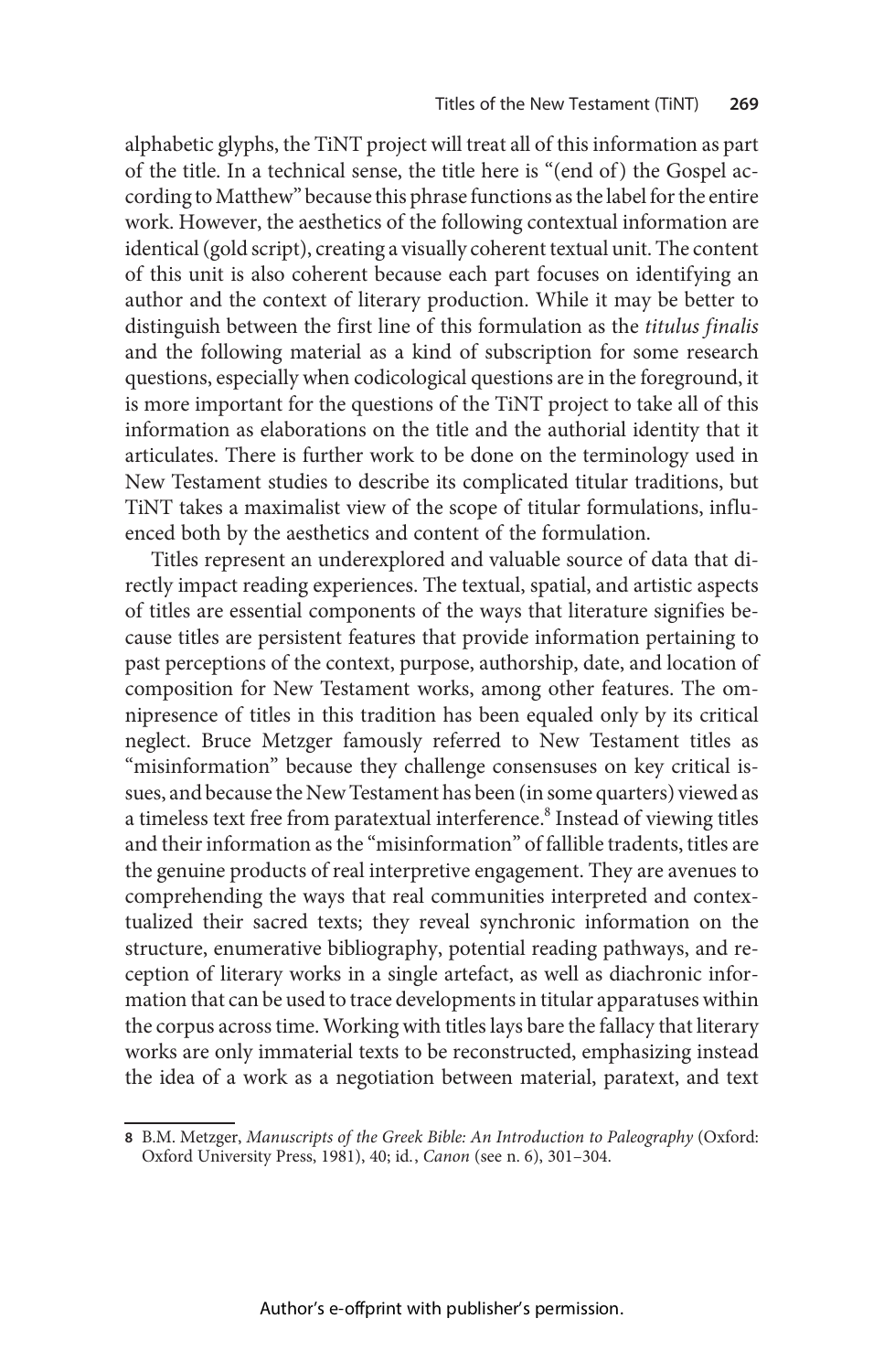which never attains a perfected or stable form.<sup>9</sup> Finally, the variance of titles demonstrates that the paratextual and material aspects of transmission are fundamental to the New Testament's essential substance, its reception, and the aesthetics of its design, and that the discipline needs to reflect, or at least acknowledge, this complexity.<sup>10</sup> TiNT's focus on the titles of the New Testament creates a substantial body of evidence to address enduring disciplinary questions.

## 2 New Philology, Data Aggregation, Critical Aims

This approach to the manuscripts is predicated on a New Philological sensibility that takes seriously each manuscript as a genuine instantiation of the tradition. Building upon the descriptive paratextual theory of Gérard Genette, $^{11}$  and more recent developments of the ParaTexBib project and other cognate manuscript cultures,<sup>12</sup> TiNT views the New Testament not primarily a disembodied text to be reconstructed and then interpreted, but an omnibus of its manuscripts. When construed in this way, a variety of new contexts are created for interpretation, which leads to a deeper understanding of the fundamental variability of the New Testament as a material tradition.

In order to open up new contexts for interpretation, we must first gather all relevant information on the New Testament's titles. This process is localized in our own digital project workspace nested within the New Testament Virtual Manuscript Room (NTVMR). We are currently working with the Development Lab of the ADAPT Centre in Dublin and the Institut für Neutestamentlische Textforschung (INTF) in Münster<sup>13</sup> to customize the existing "add feature" tool, a feature of the NTVMR that allows users to mark up images. When a title is identified, team members will place a box

<sup>9</sup> See further P. Eggert, "Text-Encoding, Theories of the Text, and the 'Work-Site,'" Literary and Linguistic Computing 20 (2005), 425–435.

<sup>10</sup> See H.W. Gabler,"From Arguments to Design: Editions in Books and beyond the Book," in Textual Scholarship and the Canon, ed. H.W. Gabler, P. Robinson, and P.V. Subačius (New York: Rodopi, 2008), 159–177.

<sup>11</sup> G. Genette, Paratexts: Thresholds of Interpretation, trans. J.E. Lewin and R. Macksey (Cambridge: Cambridge University Press, 1997).

<sup>12</sup> E.g., P. Andrist, "Toward a Definition of Paratexts and Paratextuality: The Case of Ancient Greek Manuscripts,"in Bible as Notepad, ed. L.I. Lied and M. Maniaci (Berlin: de Gruyter, 2018), 130–149; L.I. Lied and H. Lundhaug, eds., Snapshots of Evolving Traditions: Jewish and Christian Manuscript Culture, Textual Fluidity, and New Philology, TU 175 (Berlin: de Gruyter, 2017).

<sup>13</sup> See https://www.adaptcentre.ie and https://ntvmr.uni-muenster.de.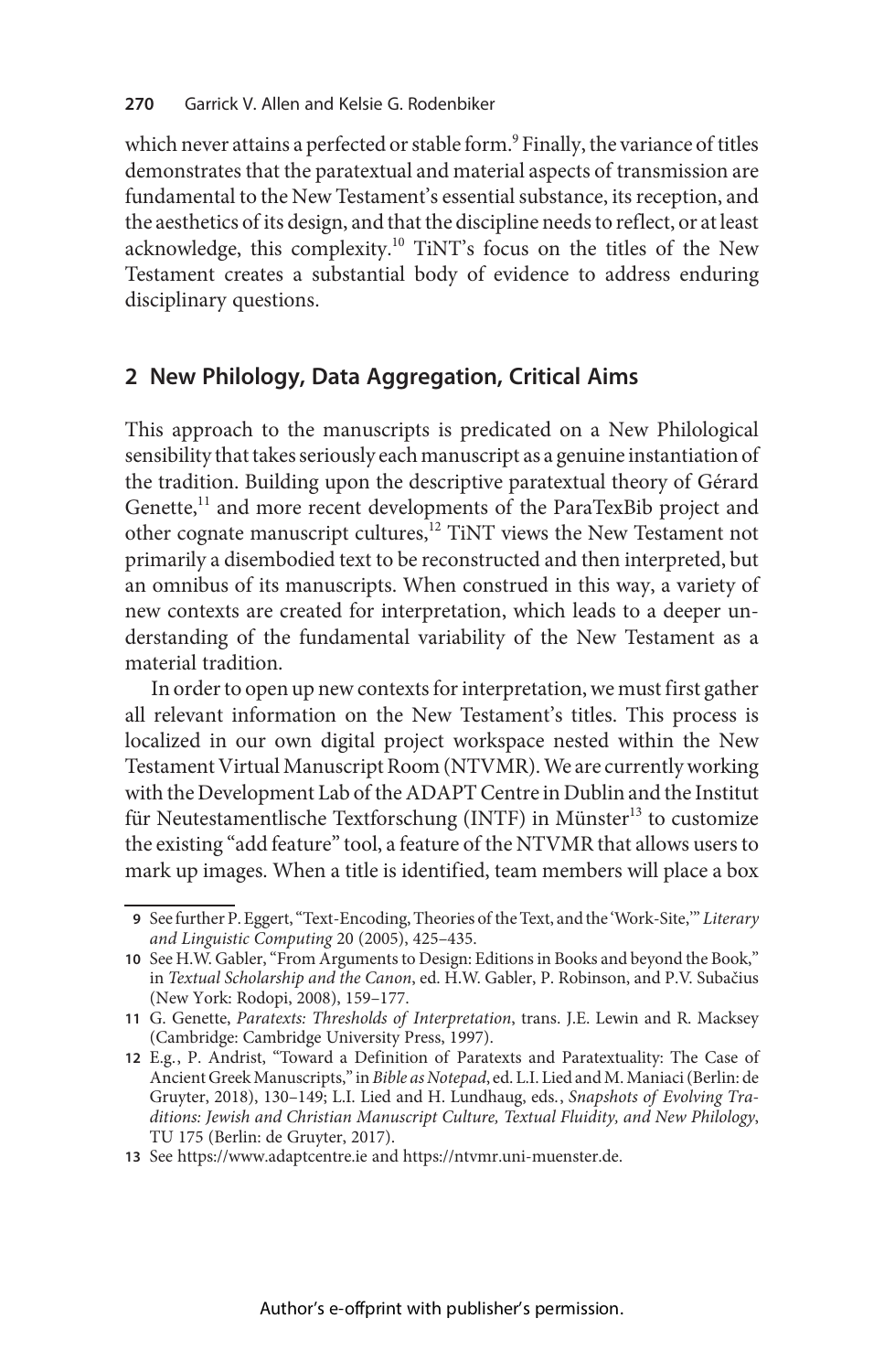around it in the digital image and input other information, including its text, aesthetics, location, and other data specific to the form of that title. This process will create titular profiles for each manuscript that consist of marked up digital images and complex metadata, integrated with other digital tools and forms of metadata already available on the NTVMR. These profiles will then be exported via an API to our own website where the data can be further customized on the back end as necessary. Eventually, the searchable profiles that we create will be publicly available to all researchers through our own site and also as one of the digital tools embedded in the NTVMR. Our ambition is to create a comprehensive profile for each nonlectionary Greek manuscript, but should this prove untenable, we will create basic profiles for each manuscript (consisting of inscription and subscription titles) and more in-depth profile for a particular subset of the tradition, perhaps focusing on the Catholic Epistles.

The Catholic Epistles – James, 1–2 Peter, 1–3 John, and Jude – comprise a distinct sub-collection (sometimes associated with Acts), alongside the four Gospels and the Pauline corpus, but they remain one of the most neglected and disputed sub-collection in the New Testament. Focusing editorial attention on this corpus allows us to redress their marginal status within the New Testament corpus. This collection was first identified as a set of seven letters by Eusebius in the early fourth century (Hist. eccl. 2.23.25). Only fragmentarily preserved through the fourth century, the sevenfold collection remained a "virtual" reality in our current manuscript evidence until the compilation of the Codices Sinaiticus and Vaticanus, and, even then, the Catholic Epistles lingered at the edges of the developing New Testament collection.

The Catholic Epistles are sometimes referred to as the "General Epistles" when collocated with Hebrews, but this division is historically and materially unfounded as a way to distinguish them from the Pauline corpus. The Catholic Epistles and Hebrews did not inhabit the same material collection in the evidence as we now have it until Codex Vaticanus. Hebrews almost always circulated among or at the end of Pauline material, despite its anonymous address and the ancient questions over its Pauline authorship.<sup>14</sup> The Catholic Epistles were instead combined with Acts to form an Apostolic collection (Praxapostolos), an organization that is still evident in New Testament manuscripts that arrange the Catholic Epistles before the

<sup>14</sup> Manuscripts include  $\mathfrak{P}^{46}$  and the Codex Claromontanus (GA 06); Athanasius names the fourteen Pauline epistles, with Hebrews listed before the Pastorals (Ep. fest. 39.18). For ancient discussion of Hebrews' authorship, see Eusebius, citing Origen (Hist. eccl. 6.25.11–14) and Clement of Alexandria (Hist. eccl. 6.14.2–4).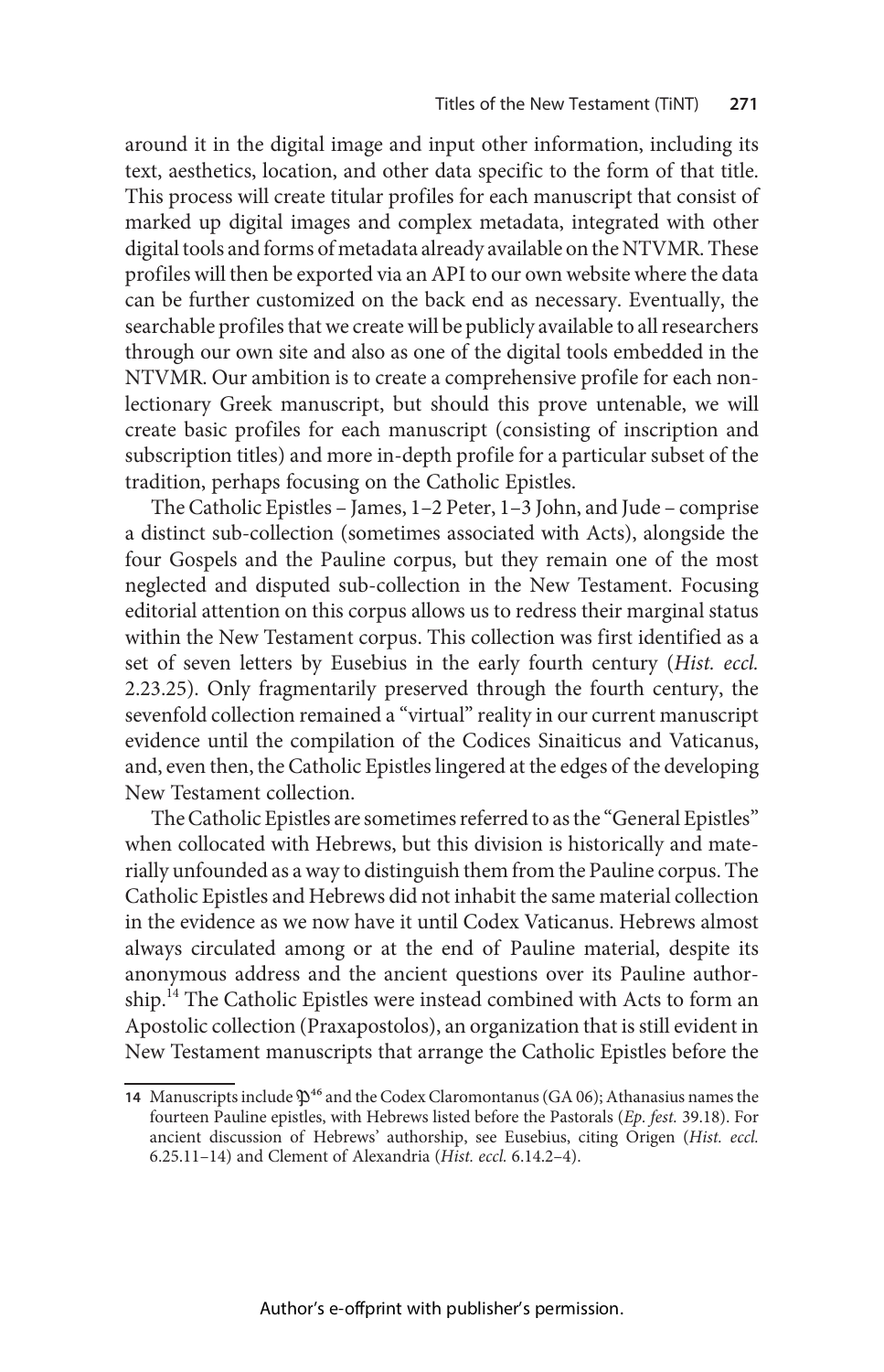Pauline corpus.<sup>15</sup> Particularly in the fourth century, the Catholic Epistles were a significant wrench in the gears of the developing New Testament canon: 1 Peter and 1 John were universally accepted and quickly put to use to underscore the legitimacy and authority of the Gospels of Mark (said to be based on Peter's teaching) and John, while the five remaining letters were called into question by the likes of Eusebius on the basis of their potential pseudepigraphy.<sup>16</sup> All seven Catholic Epistles are included in Athanasius's famous New Testament list, their genuineness taken for granted in a text entirely contemptuous of pseudepigraphy, though their inclusion here is not indicative of a teleological trajectory, nor of the completion of the New Testament canon – as our project maintains. TiNT project data provides new evidence for the complex bibliographic and canonical issues associated with the Catholic Epistles, among other issues of critical concern.

Because of their complex transmission, the Catholic Epistles are a useful example for our project's principle aims (see also below). For one, this focus highlights the intersection of manuscript production and the issues of canonicity and textual authority, a point brought to the fore in their entitling and traditional descriptions. In the Bodmer Miscellaneous Codex, for example, the complete texts of Jude and 1–2 Peter – the only extant example of a cluster of Catholic Epistles prior to the pandect codices of the fourth century – are combined with other now non-canonical literature and share a scribe with 3 Corinthians and the eleventh Ode of Solomon.<sup>17</sup> The Bodmer copies of 1–2 Peter offer particularly extensive paratextual content such as corrections and scribal notes, colophons, glyphs, and nomina sacra. These features often specifically call attention to the titles. For example, an upsilon is inserted slightly above Ιο(υ)δα in the (mis)title of Jude; glyphs and colophons highlight the titles and endings of 1–2 Peter, and the subscription of 2 Peter is encircled by a box. The paratextual at-

<sup>15</sup> Codex Vaticanus has such an order, as does Athanasius's list in  $Ep.$  fest. 39.18. This order is also adopted in the recent Tyndale House Greek New Testament.

<sup>16</sup> See, for example, Eusebius, Hist. eccl. 3.25.3; Dionysius (via Eusebius) on Johannine literature (Hist. eccl. 7.25.1–27); Jerome notes the existing doubt over James, 2 Peter, and Jude, but includes all seven Catholic Epistles among the "holy scriptures"(Vir. ill. 1, 2, 4, 9).

<sup>17</sup> On  $\mathfrak{D}^{72}$  and the Bodmer Miscellaneous Codex, see T. Wasserman, "Papyrus 72 and the Bodmer Miscellaneous Codex," NTS 51 (2005), 137–154; B. Nongbri, God's Library: The Archaeology of the Earliest Christian Manuscripts (New Haven: Yale University Press, 2018), 157–215; id., "The Construction of P.Bodmer VIII and the Bodmer 'Composite' or'Miscellaneous'Codex,"NovT58 (2016), 394–410; D. Horrell,"The Themes of 1 Peter: Insights from the Earliest Manuscripts (The Crosby-Schøyen MS 193 and the Bodmer Miscellaneous Codex containing  $P^{72}$ )," NTS 55 (2009), 502–522.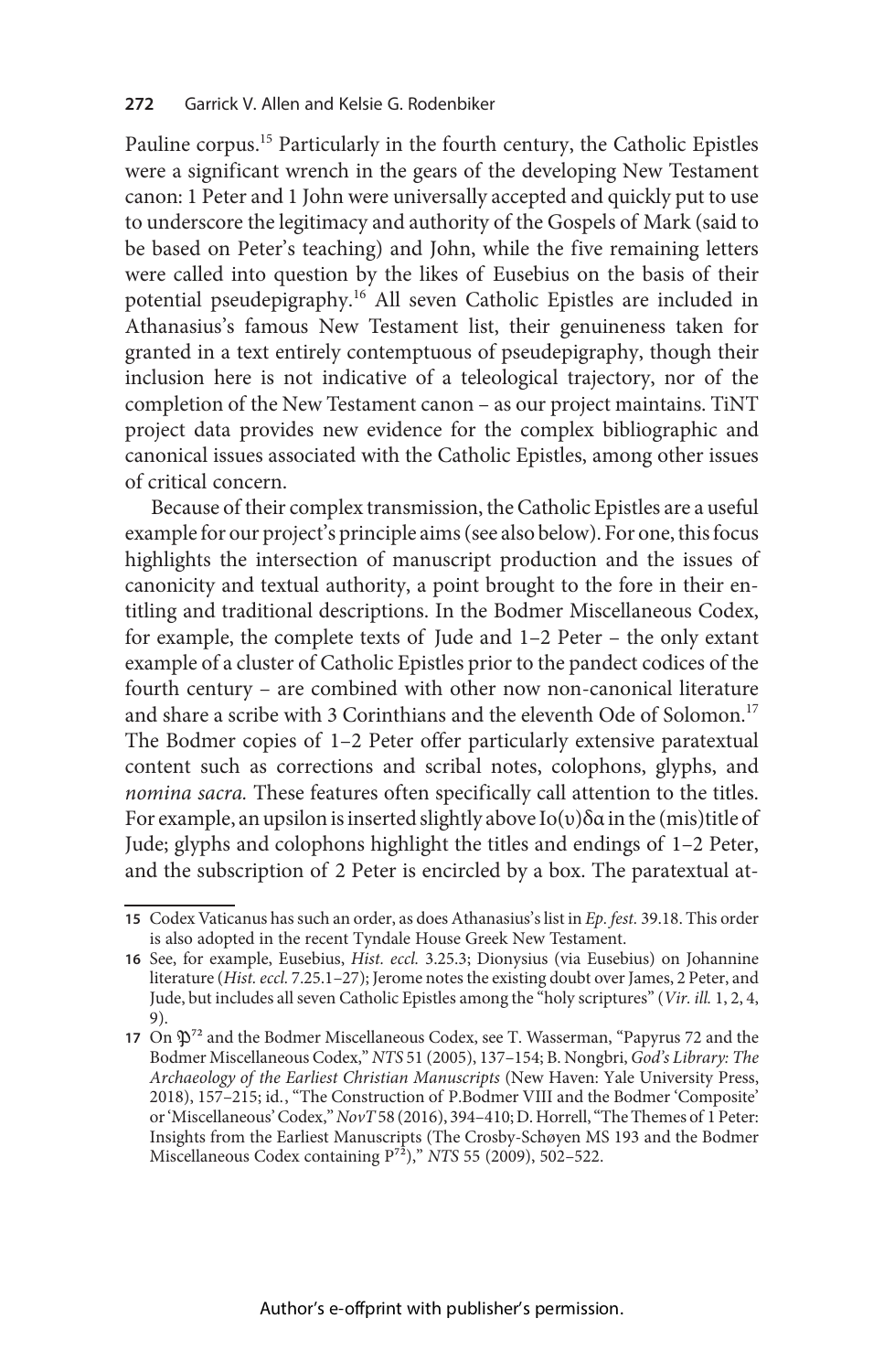tributes contained within and alongside titles offer clarifying and interpretive information, hinting at the production and use of the manuscripts.

On a more basic level, there is also a remarkable amount of textual variation present in the titles of the extant manuscripts of the Catholic Epistles, some of which is already aggregated in the recent Editio Critica Maior. Some variants account for more minor differences in word order (επιστολη ιουδα vs. ιουδα επιστολη) while others offer more significant information about the author of the letter (e. g., ιουδα επιστολη καθολικη αδελφου ιακωβου; αλλος αδελφοθεος τα δ ιουδας ευσεβεεσσιν; επιστολη του αγιου ιακωβου του αδελφοθεου). The latter examples are particularly compelling: αδελφοθεος, "brother of the Lord," is a titular feature for both James and Jude in multiple manuscripts, suggesting an intentional linking of James and Jude, which constitutes further reflection on the prescripts of both letters. James is identified in the main text of  $NA^{28}$  as "a servant of God and the Lord Jesus Christ" ( Jas 1:1) while Jude's prescript reads "Jude […] brother of James" (Jude 1:1).<sup>18</sup> More critical connections and questions such as these will arise from the comprehensive compilation of data our project seeks to aggregate, and we suspect that our inductive engagement with the manuscripts will raise new questions we have yet to consider. Examining the titles of a collection like the Catholic Epistles provides new data for interrogating enduring critical questions.

For the moment, we will use our searchable manuscript profiles to inform research into six broad areas that will be carried out by the project team, some of which we have just touched on in relationship to the Catholic Epistles. These areas include (1) the diachronic development of titular traditions; (2) the reception of authorship, date, and context of production; (3) enumerative bibliography and the question of canon; (4) the expressiveness of spatial and artistic dimensions of titles; (5) titles, colophons, and scribes; and (6) segmenting and interpretation.

Research on the first area (the diachronic development of titles) examines inscriptions and subscriptions to understand the development of interpretive traditions related to particular biblical books and their bibliographic contexts. Titles also allow for the quantitative comparison of these formulations, assisting in identifications of locations and chronologies of production, scribal networks, and the genetic relationships between witnesses.

<sup>18</sup> James is titled αδελφοθεοςin GA 945, 104C, 1501, 1739, 1875; Jude is titled αδελφοθεος in GA 431, 945, 1739C, 2243, 2492.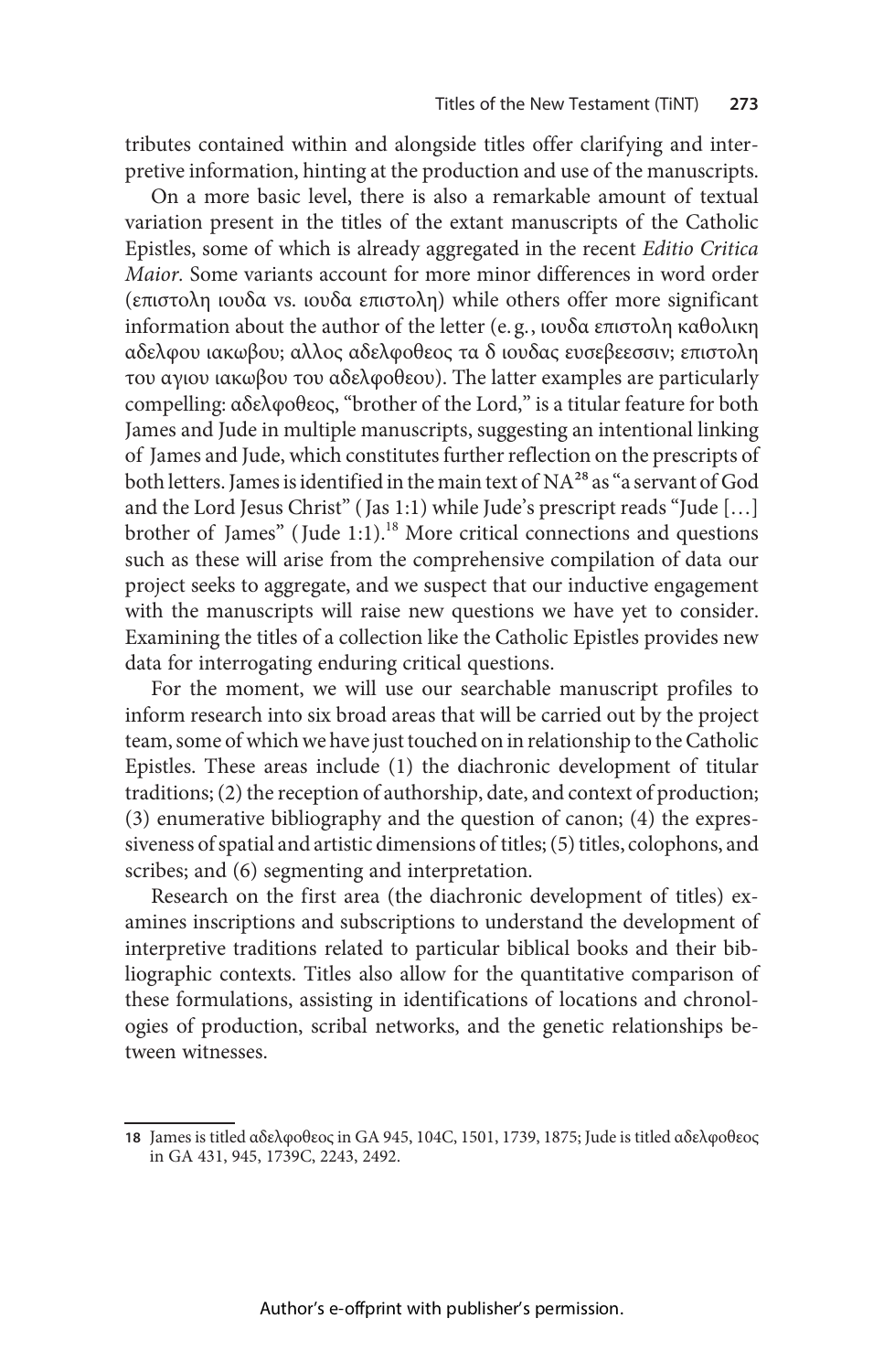#### 274 Garrick V. Allen and Kelsie G. Rodenbiker

Inscriptions, for example, have been pointed to as evidence for establishing the boundaries of textual families, like the book of Revelation's Complutensian text.<sup>19</sup> But titles also function as barometers of interpretive pressures. Titles of the book of Revelation are more effusive in contexts where its authority is challenged, like in the early Byzantine period, or where the development of critical scholarship challenges accepted traditions of authorship, like nineteenth-century Mt. Athos (e. g., the effusive title Athos, Panteleimonos 110, copied in  $1847$ ).<sup>20</sup> Building this set of data identifies what aspects of the work were perceived to be essential to its interpretation. This research area leans on the fact that titles represent historically contextualized objects that are "artifacts of reception or of commentary." 21

Second, the project explores perceptions of provenance embedded in titles, like authorship, date, location, and language of composition. This information allows us to explore the imagined geography, chronology, and authorial personae behind the production of the New Testament in various reading cultures. These questions gave rise to historical-critical scholarship and they remain central to the discipline. But this research area complicates the consensus conclusions of modern scholarship, forcing scholars to interrogate the contextual shifts that gave rise to critical scholarship and upended over a millennium of consensus embedded in the manuscripts. For example, many titles of the book of Revelation imply that its place of composition is the island Patmos mentioned in Rev 1:9. This identification suggests then that the Apocalypse is the product of a prophetic visionary experience, instead of the more cerebral intertextual artwork that modern scholarship considers it to be, $^{22}$  and Patmos is often cited as a location of production also for the Gospel of John and the Johannine Epistles, even though Patmos plays no explicit role in these compositions (e. g., subscription to John in Athens, Bib. Nat. 128, GA 1416). The information provided by the titles on these issues reminds New Testament scholars that presuppositions deeply influence modes of interpretation, and that "precritical" interpretations can no longer be ignored as "misinformation."

<sup>19</sup> See M. Lembke, "Der Apokalypsetext der Complutensischen Polyglotte und sein Verhältnis zur handschriftlichen Überlieferung,"in Studien zum Text der Apokalypse, ed. M. Sigismund, M. Karrer, and U. Schmid, ANTF 47 (Berlin: de Gruyter, 2015), 33–133.

<sup>20</sup> "The Apocalypse of the Honored Evangelist, the one upon the breast, Dear, Virgin, Beloved by Christ, John the Theologian, Son of Salome and Zebedee and adopted son of the Mother of God Mary and a son of Thunder" (51v).

<sup>21</sup> Genette, Paratexts (see n. 12), 55.

<sup>22</sup> G.V. Allen, The Book of Revelation and Early Jewish Textual Culture (Cambridge: Cambridge University Press, 2017).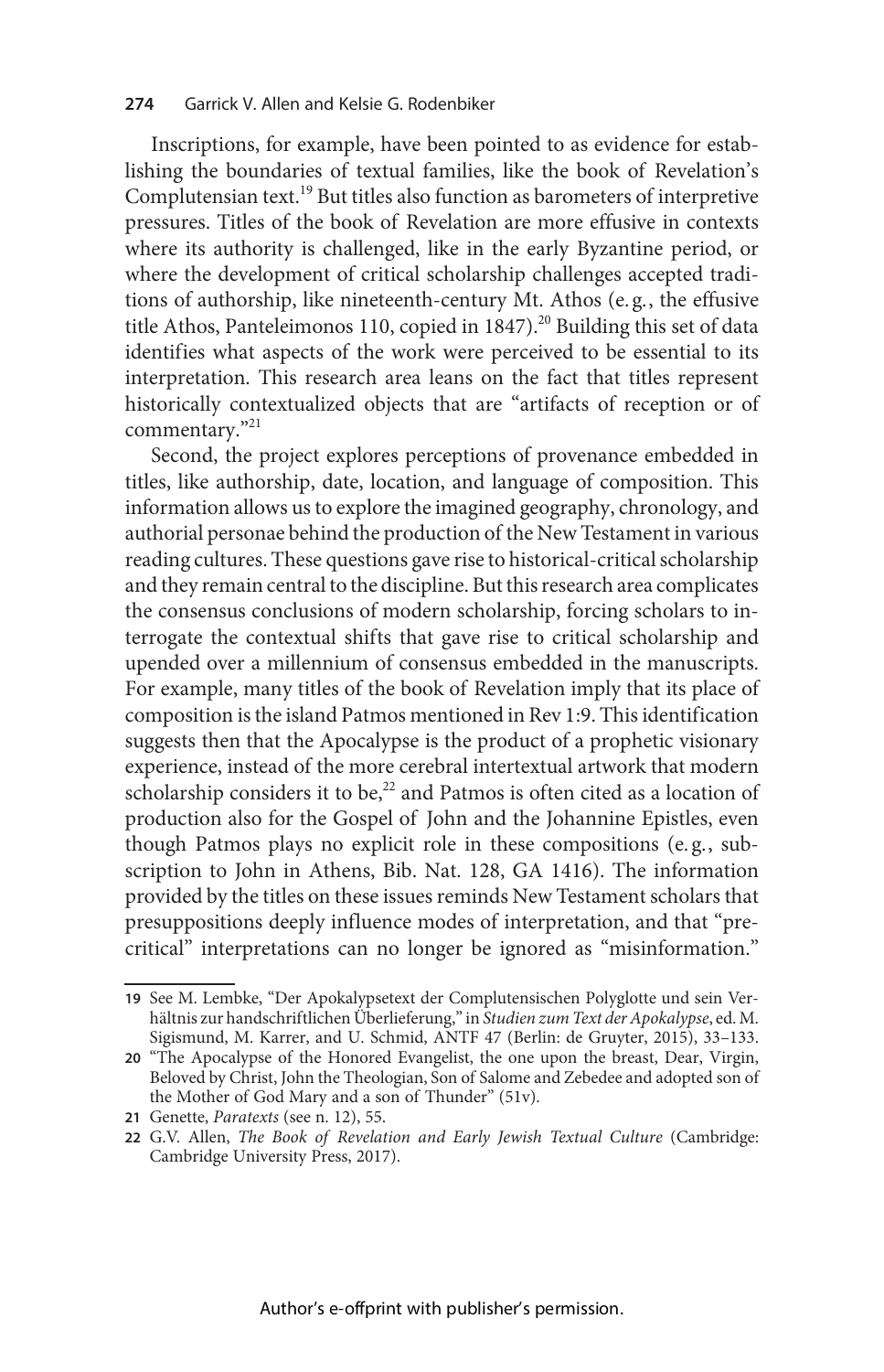Transcribers who produce the titular profiles for each manuscript will tag particular items related to this area, like the presence of proper names, geographic locations, dates, and linguistic notations. The critical issues associated with provenance are more complex than traditional historical, intertextual, and genealogical methods have often acknowledged.

TiNT's third research focus explores questions of bibliography, canon, and the sociology of transmission. This area problematizes the perceived relationship between bibliographic context and canon. New Testament works were often produced in sub-groups (Gospels, Praxapostolos, Pauline epistles, and Revelation), but"full New Testament" manuscripts that reflect canonical ideals are rare.<sup>23</sup> Likewise, the idea of a closed and defined canon is not reflected in the corpus's titles, especially when one considers that titles often explicitly group particular works under their sub-corpora and that some NewTestament works were often transmitted in codices that lack canonical rhetoric altogether, fitting in instead with a larger tradition of composite manuscripts.<sup>24</sup> And even where multiple New Testament subcorpora exist within a single manuscript, some works may be treated discontinuously in terms of their paratextual emphasis.Titular profiles also function as enumerative bibliographies for the works within a codex, undermining perceptions of canon influenced by modern print cultures by showing the variety of paratextual and other non-biblical works transmitted alongside the New Testament.

Research area four focuses on the spatial and artistic dimension of the title, drawing upon cognitive aesthetics to better understand manuscripts as comprehensive works of art.<sup>25</sup> This analysis is not only art-historical, but examines how the ornamentation and placement of titles in the mise en page impinges on interpretation and structures the text.<sup>26</sup> The possible points of data for such an analysis are many, and their consideration

<sup>23</sup> See U.B. Schmid, "Die Apokalypse, überliefert mit anderen neutestamentlichen Schriften – eapr-Handschriften," in Sigismund, Karrer, and Schmid, Studien zum Text der Apokalypse (see n. 20), 421–441.

<sup>24</sup> See M. Friedrich and C. Schwarke, eds., One-Volume Libraries: Composite and Multiple-Text Manuscripts (Berlin: de Gruyter, 2016).

<sup>25</sup> See B. Gaut, "Art and Knowledge," in The Oxford Handbook of Aesthetics, ed. J. Levinson (Oxford: Oxford University Press, 2003), 436–450; C. Baumberger, "Art and Understanding: In Defence of Aesthetic Cognitivism," in Bilder Sehen: Perspektiven der Bildwissenschaft, ed. C. Wagner et al. (Regensburg: Schnell & Steiner, 2011).

<sup>26</sup> See A. Džurova,"La decoration des manuscrits grecs et slaves (IXe–XIe siècles)," Scripta 1 (2008), 45–59, and M. Maniaci, "Greek Codicology," in Comparative Oriental Manuscript Studies: An Introduction, ed. A. Bausi et al. (Hamburg: Tredition, 2015), 187–207.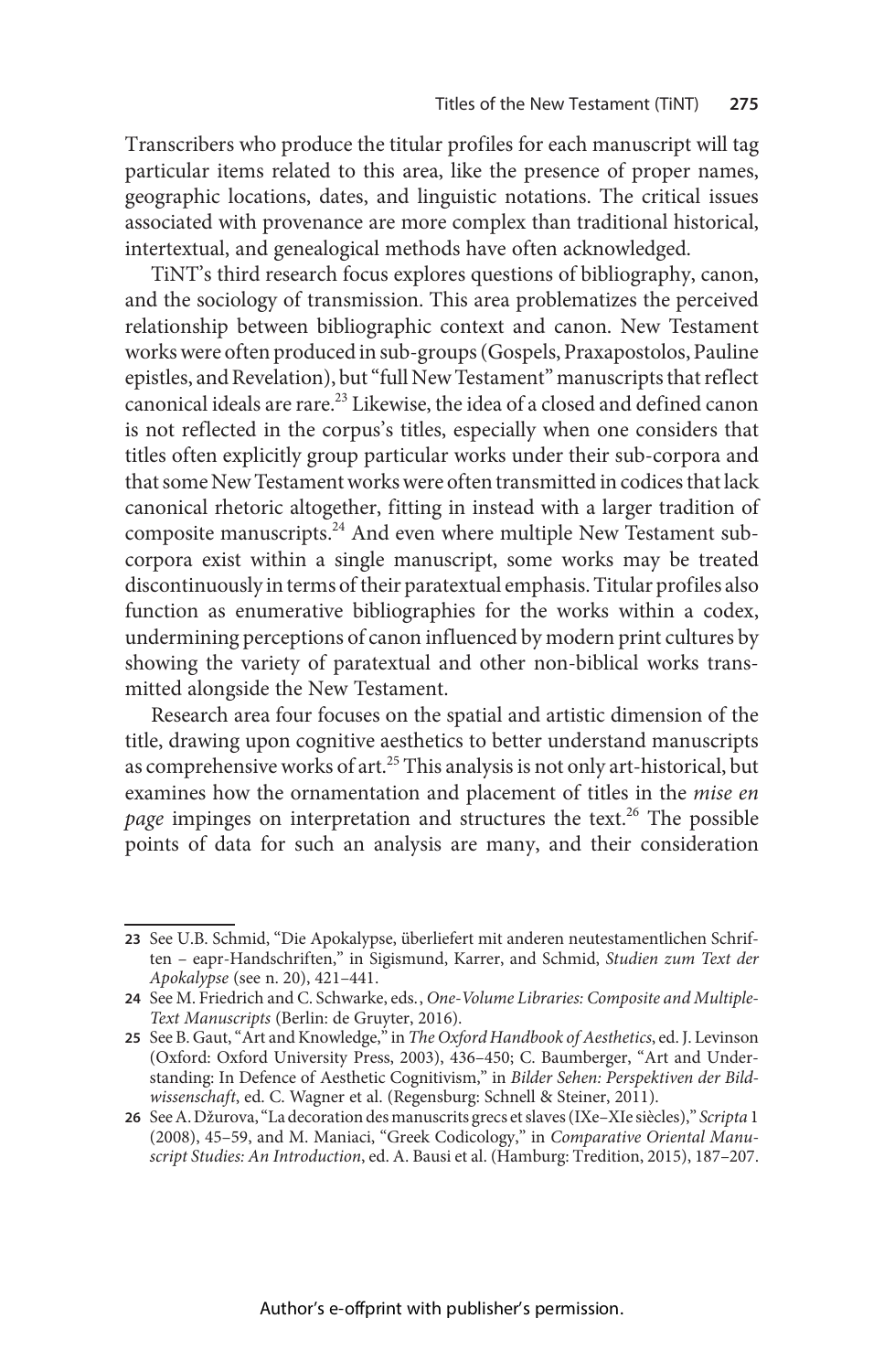recognizes that titles are not merely textual entities, but aesthetic objects whose graphic forms influence readerly engagement.

Aesthetics and color determine the functionality of the codex, among many other actors.<sup>27</sup> As artistic objects, titles are stylized among a range of features prevalent in various contexts of production, either by the deployment of illumination or penwork. Headpieces, zoomorphic or phytomorphic elements, geometric and doorpost patterns, initial letters, and other representational and non-representational features shape the way titles signify.<sup>28</sup> Art-historical studies that include (usually Byzantine) manuscripts have been fruitful in establishing traditional resemblances,<sup>29</sup> but the data provided in this area extends beyond deluxe illuminations. The spatial strategies for distinguishing titles from other sections of the artefact are particularly important in this regard. Often non-textual glyphs are deployed in a patterned way to differentiate titles from other text spaces. The coronis, diplé, diastole, and tildé are the most common, but other signs are encountered that defy categorization. These ornamental features engage titles not merely as textual phenomena, but as embodied parts of the tradition. The ornamentation of titles is more than a textual phenomenon, also assisting in plotting a text within the broader"history" of its work. This reality emphasizes the embodied nature of that tradition, particularly when the titles point toward or represent key figures from the past.<sup>30</sup> The analysis of these items creates a unique set of data for examining artistic and scribal peculiarities.

TiNT's fifth research area explores the relationship between titles, colophons, and scribes. Titles are often intertwined with colophons in unexpected ways that alter the narrative logic of the codex and that call

<sup>27</sup> See J. Cerquiglini-Toulet, "Conceiving the Text in the Middle Ages," in Rethinking the New Medievalism, ed. R.H. Bloch et al. (Baltimore: Johns Hopkins University Press, 2014), 150–161.

<sup>28</sup> See M.L. Agati, The Manuscript Book: A Compendium of Codicology (Rome: Bretschneider, 2017), esp. 326–327.

<sup>29</sup> E.g., A. Weyl Carr, Byzantine Illumination, 1150–1250: The Study of a Provincial Tradition (Chicago: University of Chicago Press, 1987).

<sup>30</sup> On "traditioning" and exempla, which titles contribute to at times, see H. Najman, "Traditionary Processes and Textual Unity in 4 Ezra,"in Fourth Ezra and Second Baruch: Reconstruction after the Fall, ed. M. Henze and G. Boccaccini, JSJSup 164 (Leiden: Brill, 2013), 99–117; H. Najman and I. Peirano Garrison, "Pseudepigraphy as an Interpretive Construct," in The Old Testament Pseudepigrapha: Fifty Years of the Pseudepigrapha Section at the SBL, ed. M. Henze and L.I. Lied (Atlanta: SBL, 2019), 331–356; E. Mrozcek, The Literary Imagination in Jewish Antiquity (Oxford: Oxford University Press, 2016), esp. 51–85.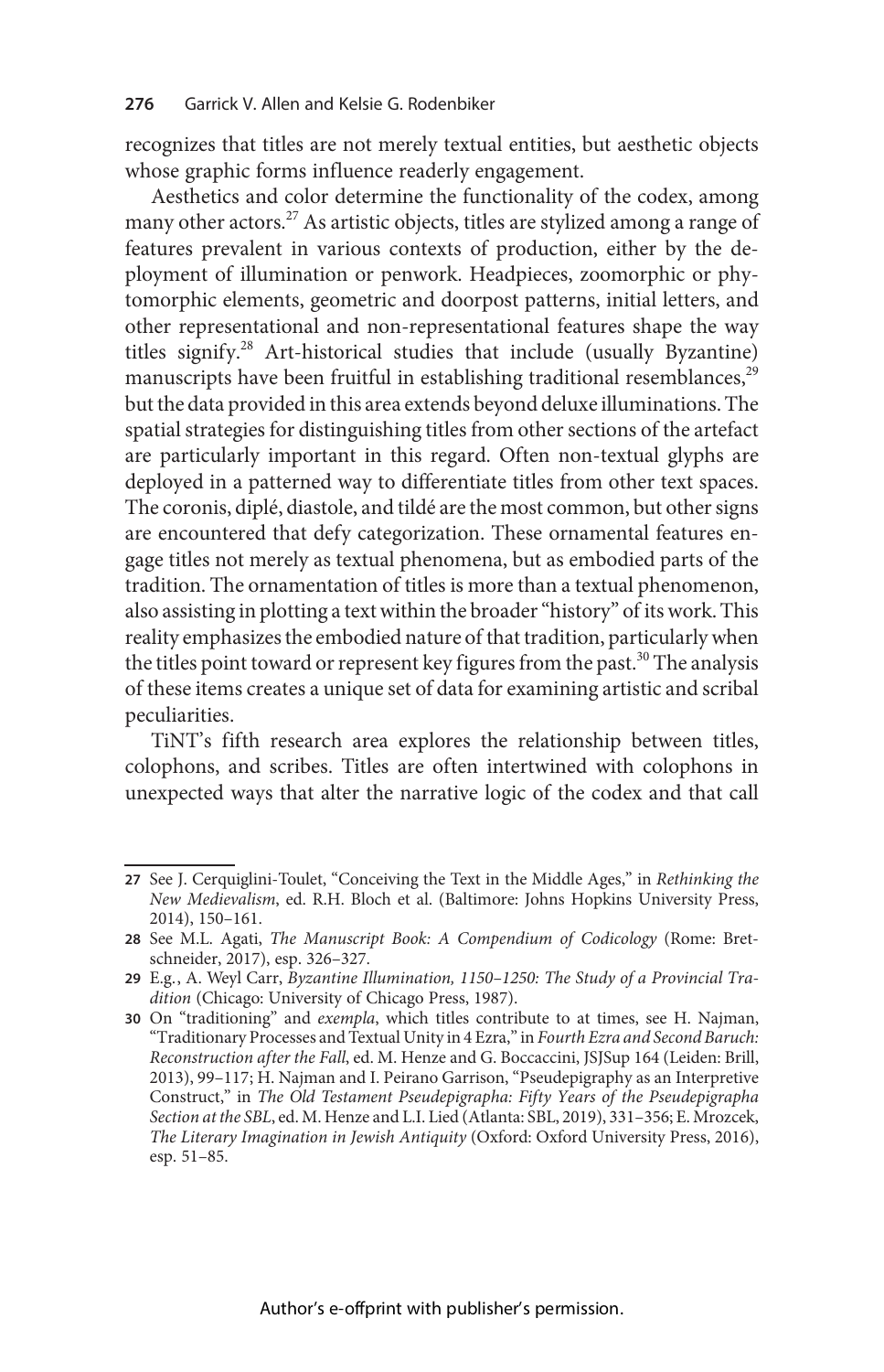attention to the role of the scribe in an obvious way.<sup>31</sup> Drawing on titles connected to colophons – mostly inscriptions, subscriptions, prologues, and commentary titles – this area connects the scribal craft to interpretation. Colophons do more than locate a manuscript in space and time; they offer new contexts in which to consider the intricacies of its bibliographic and textual codes, and issues surrounding class, gender, and identity embedded in the manuscripts. These last points are important because New Testament scholarship has tended to overlook manuscripts with poor paleographic profiles, focusing instead on the most intact papyri and deluxe illuminated manuscripts as representatives of Christian institutional thought. Colophons democratize ownership of the corpus and its individual texts to those who may lack institutional authority. And on a more basic bibliographic level, colophons may function as de facto titles when they are the only obvious distinguishing paratext between two works. For example, in TCD MS 30 (GA 61), the only paratext that distinguished the boundary between 2 Corinthians and Romans (265v) is the short refrain "grace to God in Christ Jesus the Lord" (τω θεω χαρις εν χω ιυ τω κω). No explicit title is preserved, in part because the final stages of the production of the manuscript were never completed.

Our sixth and final research area examines traditions of segmentation and intertitles across the New Testament. Each sub-corpus of the New Testament accrued a traditional system of segmentation in late antiquity: the Eusebian apparatus and parallel *kephalaia-titloi* system for the Gospels; the Euthalian apparatus for the Praxapostolos and Pauline epistles; and the Andrew of Caesarea tradition for Revelation, among other less "official" traditions. While individual analyses and editions have been prepared for these systems, little has been made of the ways these systems, and especially their titular features, instill modes of interpretation.<sup>32</sup> The choice to delineate textual segments influences interpretation, as do the presence and positioning of intertitles that suggest the content of a passage. The research carried out in this area examines the works of the New Testament in ways encouraged by the placement of titles in the manuscripts, creating a context for interpretation that differs from modern scholarly approaches and

<sup>31</sup> See Buzi, "Titoli" (see n. 3), 203–217; A. Techasiriwan, "Locating Tai Lü and Tai Khün Manuscripts in Space and Time through Colophons," in Tracing Manuscripts in Time and Space through Paratexts, ed. G. Ciotti and H. Lin (Berlin: de Gruyter, 2016), 35–58.

<sup>32</sup> Notable exceptions, of course, exist, including M.R. Crawford, The Eusebian Canon Tables: Ordering Textual Knowledge in Antiquity (Oxford: Oxford University Press, 2019); M.R. Crawford and T.J. Lang, "The Origins of Pauline Theology: Paratexts and Priscillian of Avila's Canons on the Letters of the Apostle Paul,"NTS 63 (2017), 125–145.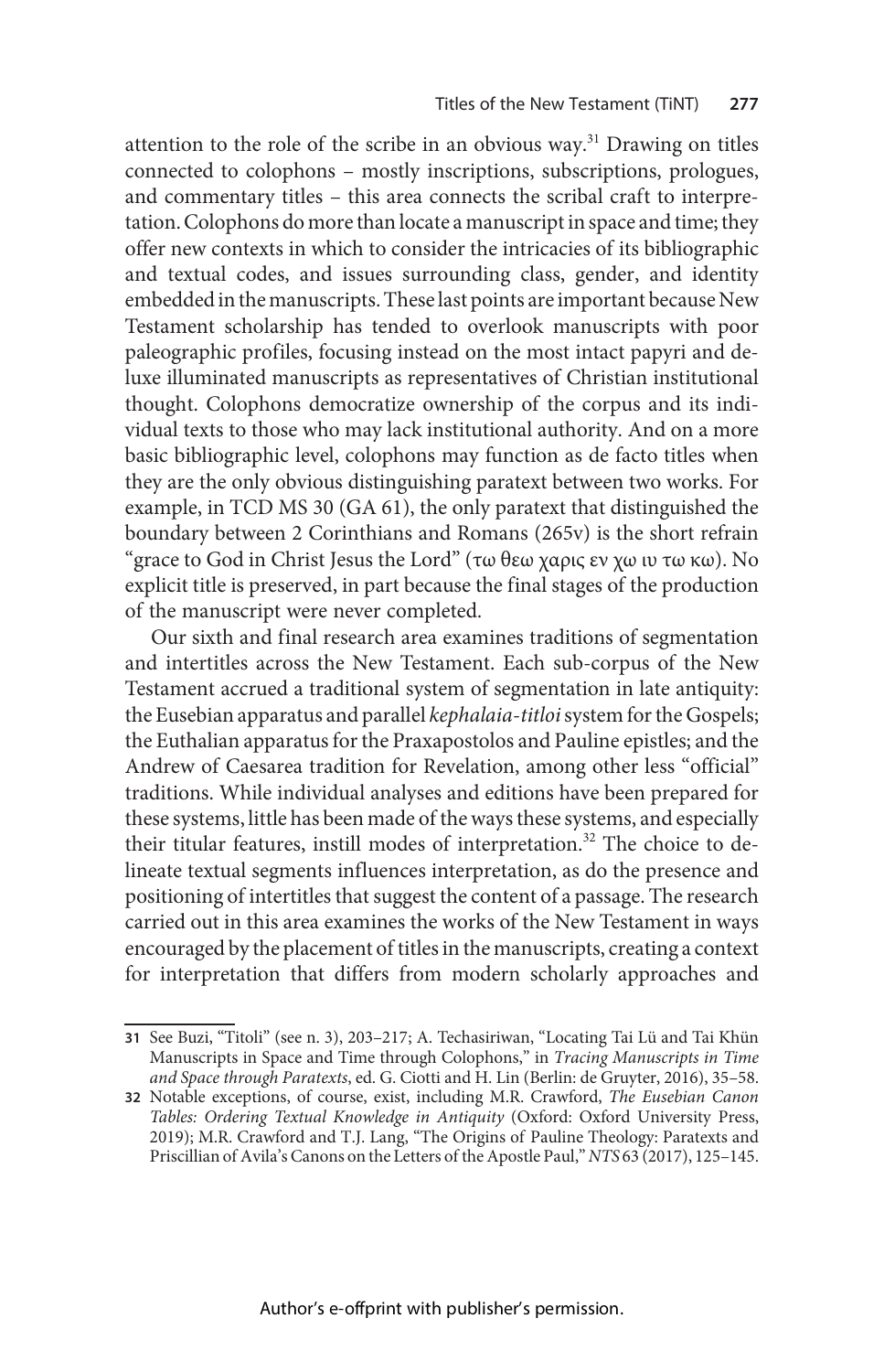editions that is tethered to concrete material objects and the implementation of interpretive practices that accompany them.

Together, the project's six research areas contribute to two overarching objectives. First, TiNT aims to fundamentally reorient critical attitudes toward the most primary sources in the discipline by focusing on the material and paratextual aspects of manuscripts. As discussed above, the project builds a model for engaging this material by opening a new body of evidence that contributes to reception historical discourse, while simultaneously contributing information on questions that are central to historical-critical scholarship. This reorientation is essential because the use of manuscripts in New Testament studies has focused largely on the textual aspects of its rich tradition, engaging with manuscripts primarily as textual witnesses whose value lies in their ability to aid in reconstructing an Ausgangstext. This is surely a valuable use of this material, but manuscripts are not only textual witnesses – they are artefacts that reflect the context of their own making and traditions of interpretation.

TiNT's second objective argues for the importance of paratexts as structurally important to literature and as expressive modes of communication. Paratexts – the liminal features of all literature that mediate between text and reader – are the primary evidence for understanding what manuscripts want us to do with the texts they transmit. The variety and complexity of paratexts in the New Testament manuscripts are only beginning to be analyzed. And the depth of the New Testament's paratextuality means that manuscripts are not only for hypothesizing the earliest form of the text (although they can be), and that focusing on a key set of paratexts emphasizes the identity of the New Testament as a large set of culturally mediated text objects. The project initiates a change in how the scope of engagement and functionality of manuscripts in the discipline is conceptualized, demonstrating methods for analyzing paratextual features in an effort to examine the expressive vitality of the most primary of sources in New Testament studies.

# 3 Conclusion

The methodology of the project confronts pressing issues in New Testament scholarship, supplementing approaches to manuscripts that prioritize them as textual witness and developing further editorial approaches to manuscript paratexts. The project seeks to make a number of contributions to New Testament scholarship: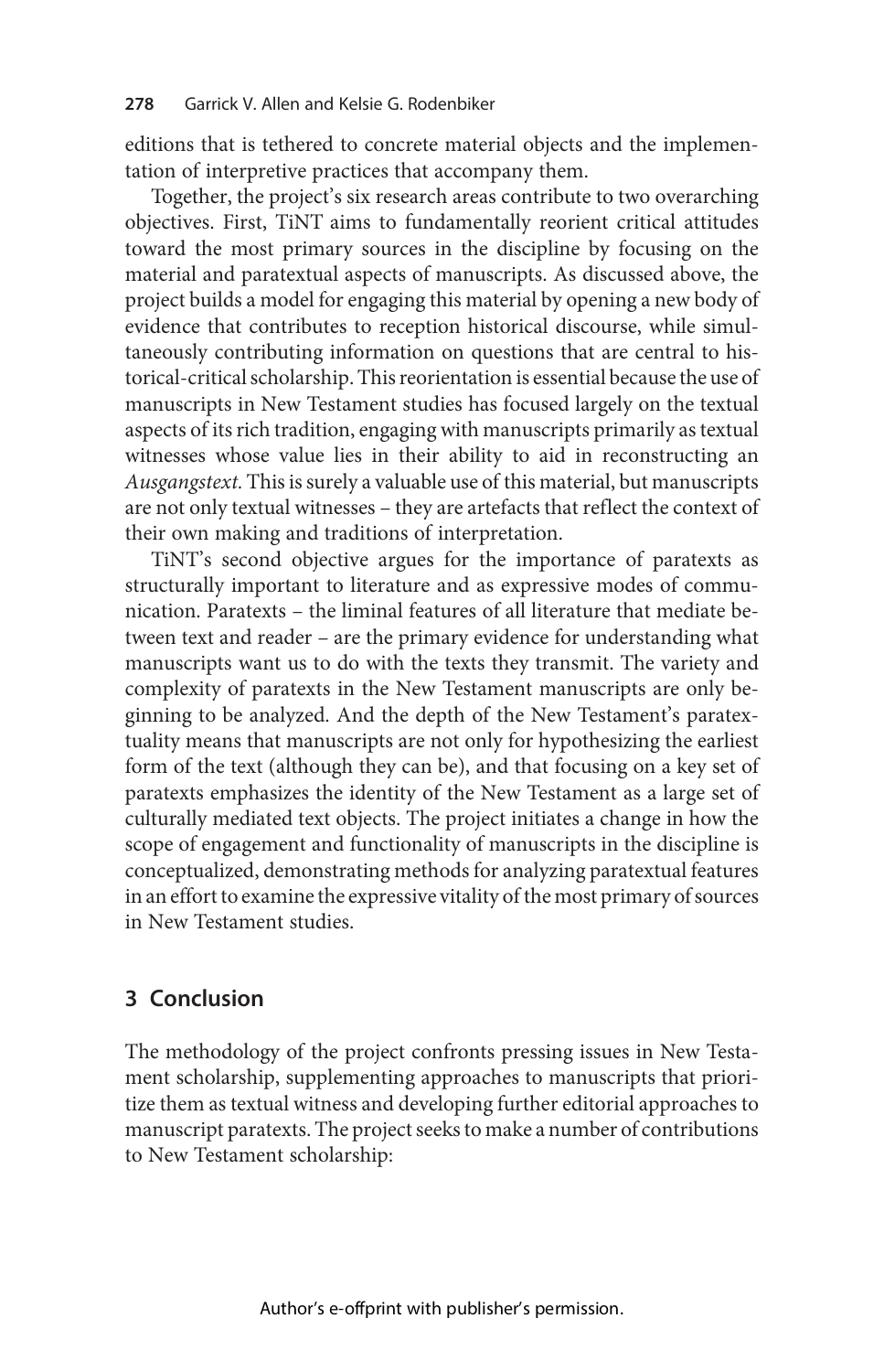(1) We want to take seriously each manuscript as a witness to concrete instances of reading and interpretation. By focusing on titles, we emphasize the contextualized nature of textual transmission. Instead of viewing manuscripts only in terms of their ability to reconstruct an Urtext, they represent for us a contextualized instantiation of the work that is the result of human agency, culture, reading, and reception.<sup>33</sup>

(2) The project comprehensively examines a set of data that has never before been examined on this scale as a legitimate object of study in New Testament studies, organizing a large quantity of data that will be publicly available for all researchers. The scope of our research areas is broad, requiring significant engagement with other scholars in New Testament studies and cognate manuscript cultures. To address the fact that titles are not features located only in the New Testament, we will organize a series of workshops over the life of the project that engage experts in other manuscript and early print cultures.

(3) Our inductive engagement with manuscripts provides new contexts for interpretation that have been overlooked in New Testament scholarship, though they are often better treated in research on other manuscript cultures, like the geographic and historical locations of a manuscript's production, or the reconstruction of a work's perceived context of composition.

(4) The project is inherently interdisciplinary, drawing on information from material codicology, papyrology, art history, textual criticism, Byzantine studies, biblical studies, poetics, and reception history, among others. For example, the manuscript profiles we produce build data that can be integrated with bibliographic databases like Pinakes, a site devoted to the codicology of medieval Greek manuscripts, but lacking information on many New Testament manuscripts. When compared to information catalogued in Pinakes, the structural profiles of New Testament manuscripts contribute to historical questions regarding the provenance of ancient and medieval books, taking seriously the materiality of the New Testament as a part of larger non-typographic book cultures.

(5) Our plan to publish the manuscript profiles adjacent to the Editio Critica Maior (ECM) digital editions in the NTVMR expands the functionality and utility of an edition initially designed to reconstruct an eclectic

<sup>33</sup> See also T.J. Kraus and T. Nicklas, "The World of New Testament Manuscripts: 'Every Manuscript Has a Story,'" in New Testament Manuscripts: Their Texts and Their World, ed. T.J. Kraus and T. Nicklas, TENTS 2 (Leiden: Brill, 2006), 1–11; L. Hurtado, The Earliest Christian Artifacts: Manuscripts and Christian Origins (Grand Rapids: Eerdmans, 2006).